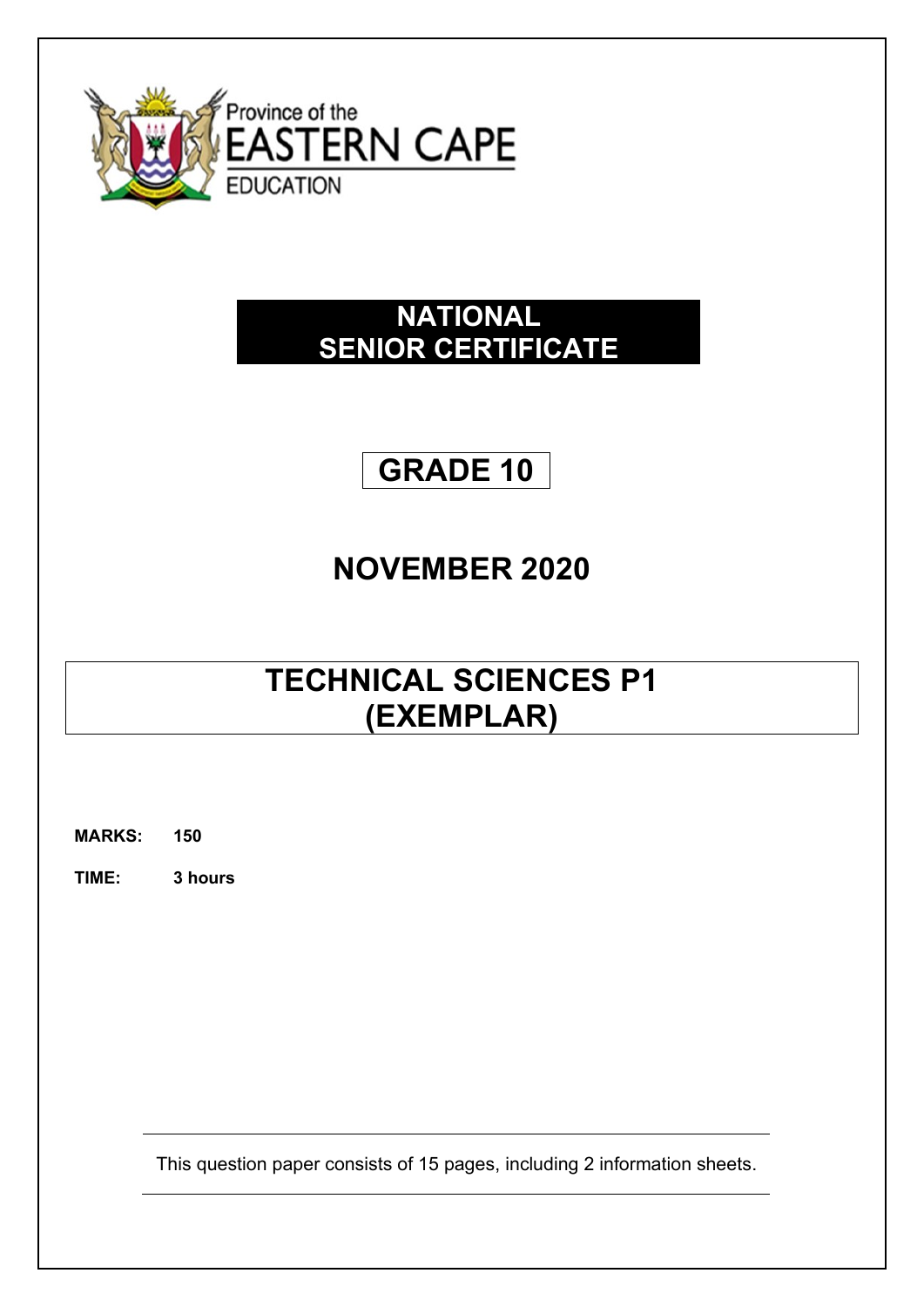#### **INSTRUCTIONS AND INFORMATION**

Read the following carefully before answering the questions that follow.

- 1. Answer ALL the questions.
- 2. Start each question on a NEW page in the ANSWER BOOK.
- 3. Number the answers correctly according to the numbering system used in this question paper.
- 4. You may use a non-programmable calculator.
- 5. Leave ONE line between sub-questions, e.g. between QUESTION 2.1 and QUESTION 2.2.
- 6. You are advised to use the attached DATA SHEETS.
- 7. Show ALL formulae and substitutions in ALL calculations.
- 8. Round off your FINAL numerical answers to a minimum of TWO decimal places.
- 9. Give brief motivations, discussions, et cetera where required.
- 10. Write neatly and legibly.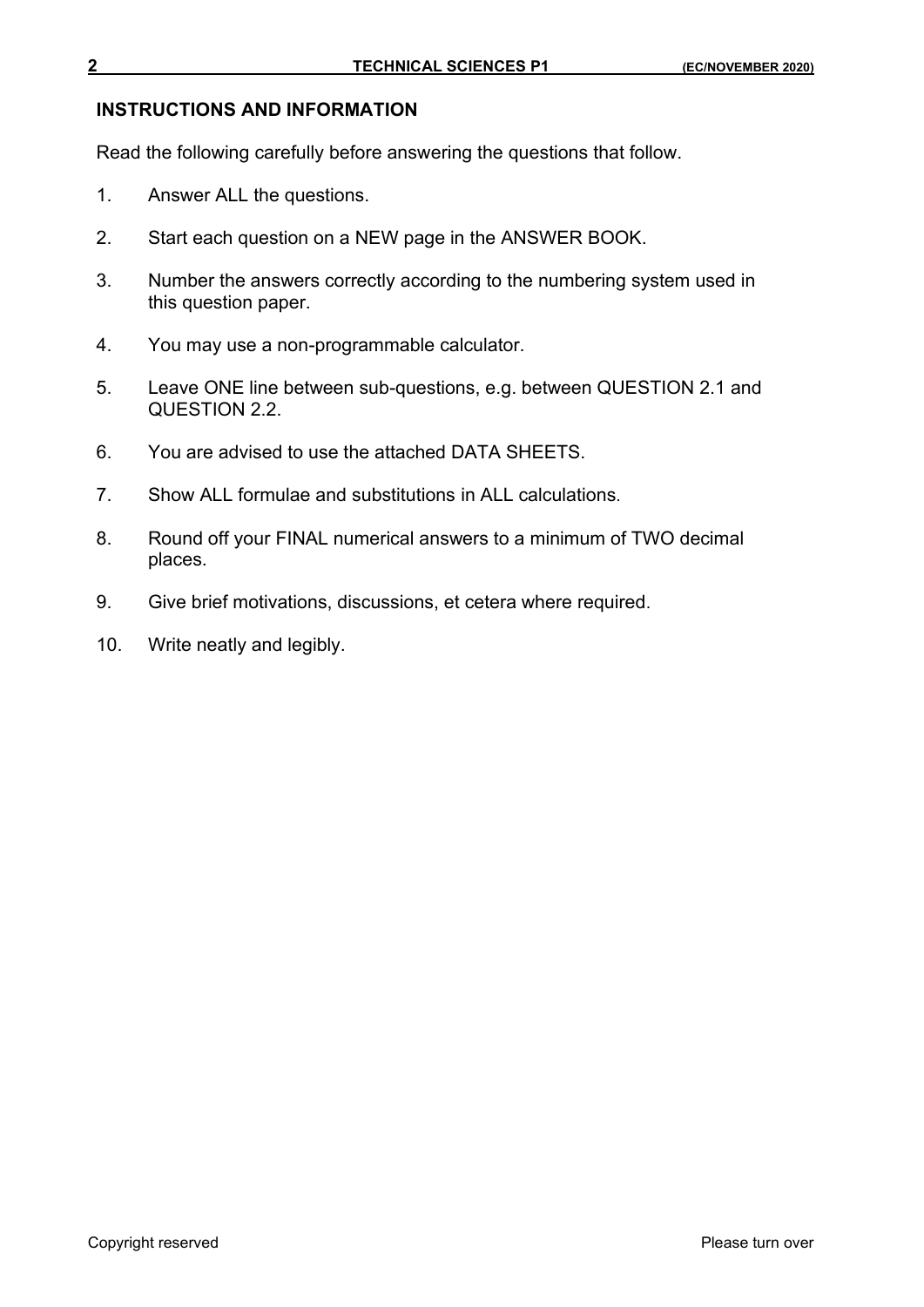#### **QUESTION 1: MULTIPLE-CHOICE QUESTIONS**

Various options are provided as possible answers to the following questions. Choose the correct answer and write only the letter (A–D) next to the question numbers (1.1–1.10) in the ANSWER BOOK, for example 1.11 E.

- 1.1 Candela is the SI unit for …
	- A length.
	- B electric current.
	- C amount of substance.
	- D luminous intensity. (2)
- 1.2 Which ONE of the following physical quantities has magnitude only?
	- A Force
	- B Bearing
	- C Compass direction
	- D Guarantee period (2)
- 1.3 The correct scientific notation for 0,01 is:
	- A  $1 \times 10^5$
	- $B = 10 \times 10^{-3}$
	- C  $0,1 \times 10^{-2}$
	- D  $100 \times 10^{-1}$
- (2)
- 1.4 Which of the following combinations represent the derived units and is NOT a fundamental unit?

|   | PHYSICAL QUANTITY | <b>SYMBOL</b> |                       |
|---|-------------------|---------------|-----------------------|
|   | Time              |               |                       |
|   |                   |               |                       |
| B | Length            |               |                       |
|   |                   |               |                       |
|   | Mass              | m             |                       |
|   |                   |               |                       |
|   | Work              |               | $\mathbf{2}^{\prime}$ |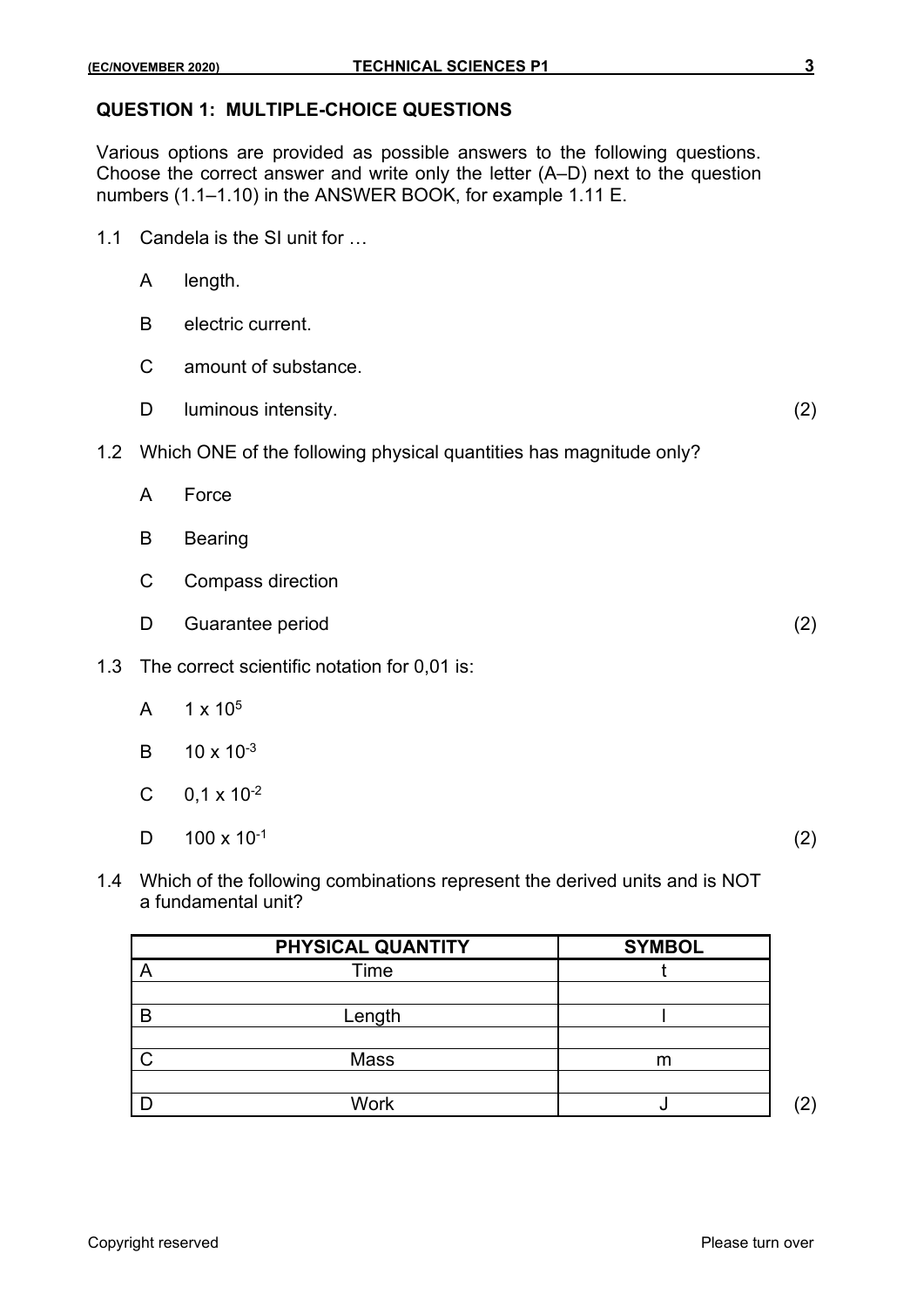1.5 The correct conversion from hours (h) to seconds (s) is:

- A 4 hours = 14 000 s
- B 4 hours = 14 400 s
- C  $4$  hours = 1 440 000 s
- $D = 4$  hours = 140 s (2)
- 1.6 The following diagram represents a lever.



What type of lever is represented in the diagram above?

- A Type 2
- B Type 1
- C Type 3
- $D$  Type 4 (2)
- 1.7 Two forces of 20 N and 50 N are used to pull an object in an eastern direction. The equilibrant of the two forces are …
	- A 70 N to the east.
	- B 30 N to the east.
	- C 70 N to the west.
	- D 30 N to the west. (2)
- 1.8 A car is travelling at a speed of 30 m/s on a straight road. What is the speed of the car in km.h<sup>-1</sup>?
	- A 8,33 km.h-1
	- B 30 km.h-1
	- $C = 108$  km.h<sup>-1</sup>
	- D 130 km.h-1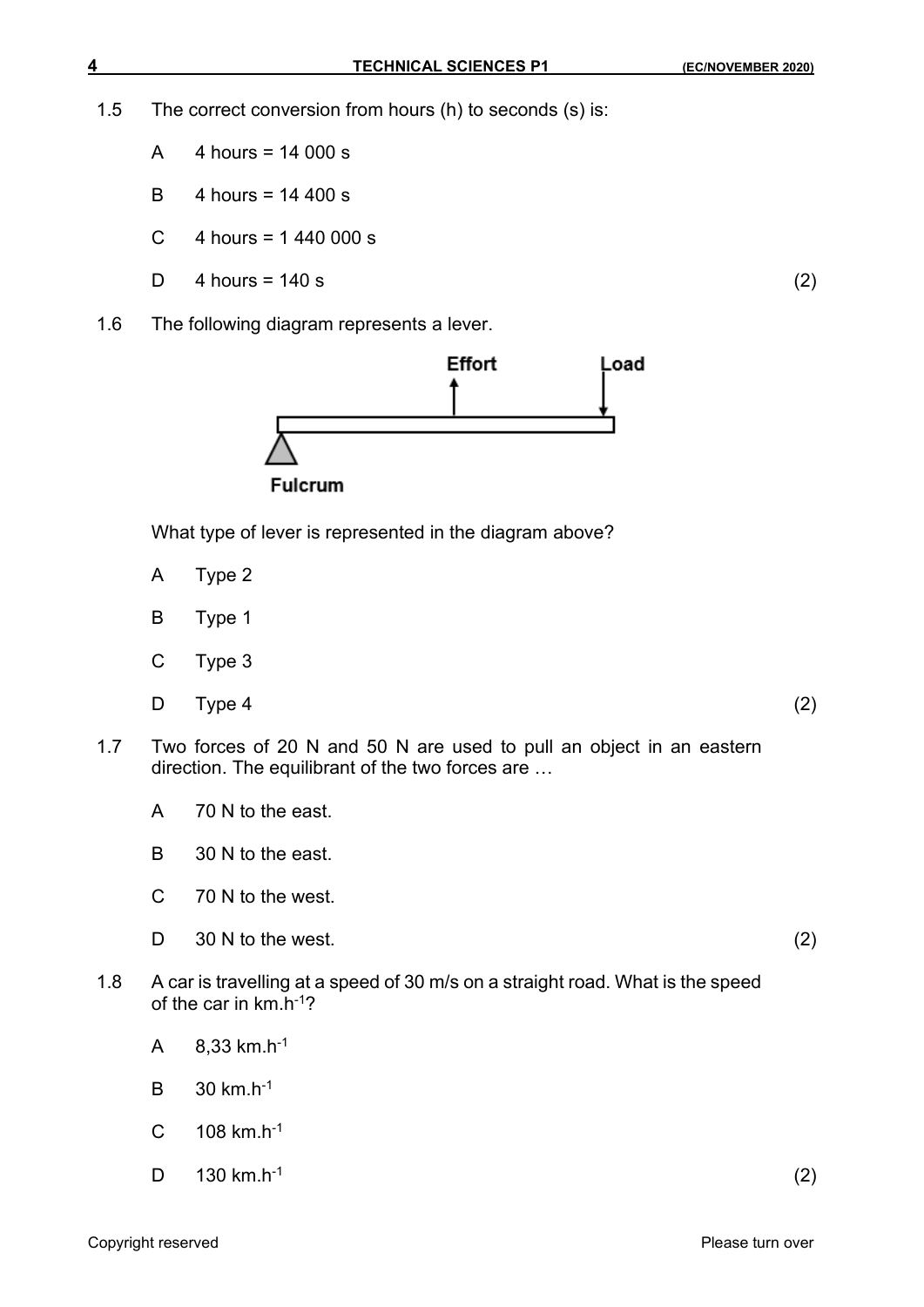1.9 Two identical light bulbs are connected in parallel, as shown in the circuit diagram below. Voltmeter, **V<sup>1</sup>** and **V2**, are connected across in each light bulb.



Which ONE of the following voltmeter readings is correct?

$$
A \qquad V_1 = V_2
$$

$$
B \qquad V_1 = 2V_2
$$

$$
C \qquad V_1 = \frac{1}{2} V_2
$$

$$
D \tV_1 = \frac{3}{4} V_2 \t(2)
$$

1.10 The SI unit in which the rate of flow of charge is measured, is called …

A ampere.

- B coulomb.<br>C volt.
- volt.
- D watt. (2)

**[20]**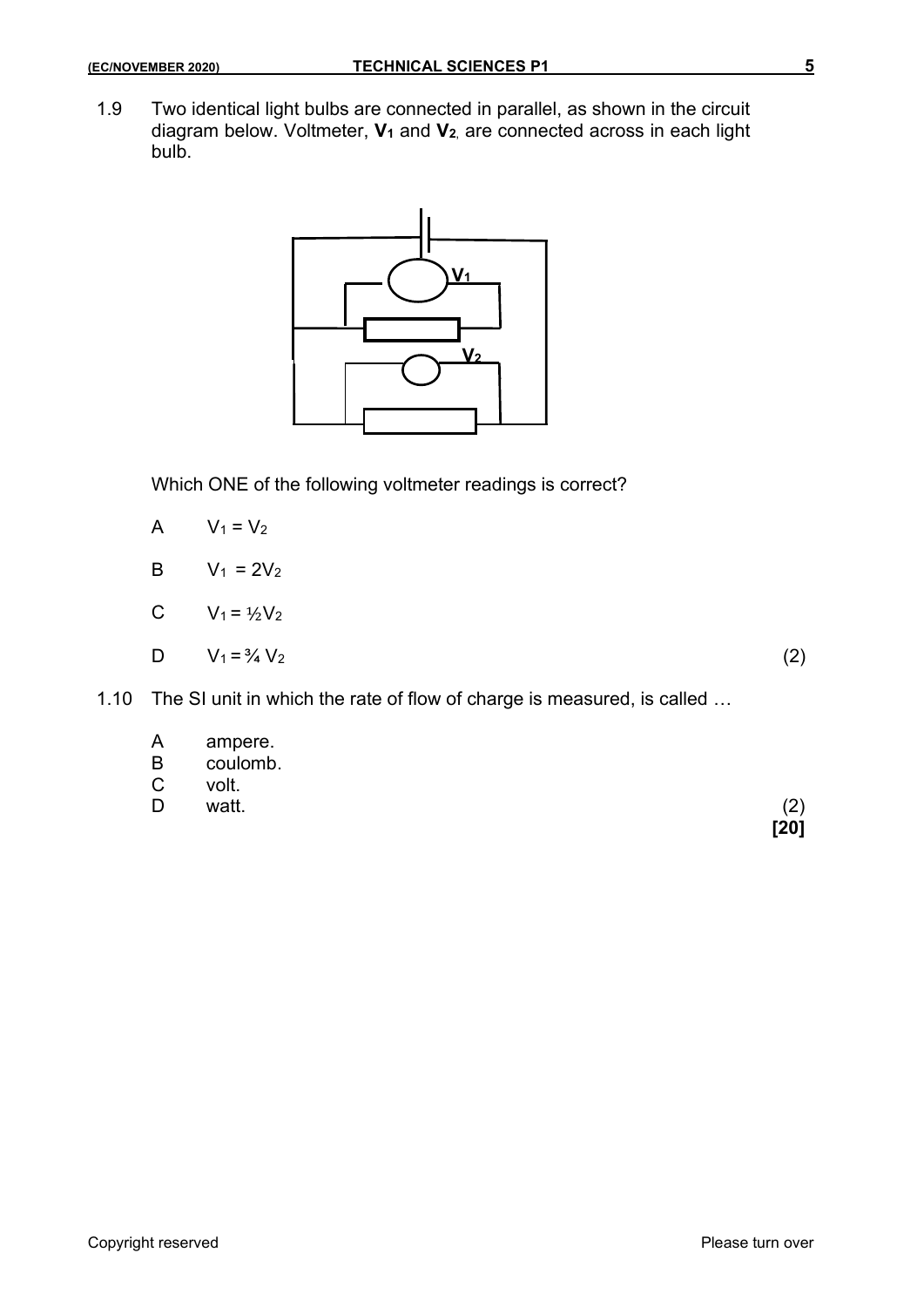## **QUESTION 2 (Start on a NEW page.)**

Amanda walks from her home to the shop and stops at some point to rest. The straight-line distance from her home to the shop is 500 m and from the shop to the point of rest is 280 m.

| 2.1 |       | Differentiate between scalar and vector quantity.                                                                                    | (4)         |
|-----|-------|--------------------------------------------------------------------------------------------------------------------------------------|-------------|
| 2.2 |       | Draw a vector diagram that illustrates the statement in QUESTION 2.1.                                                                | (4)         |
| 2.3 |       | Determine the:                                                                                                                       |             |
|     | 2.3.1 | Distance travelled by Amanda                                                                                                         | (2)         |
|     | 2.3.2 | Displacement of Amanda                                                                                                               | (3)         |
| 2.4 |       | Caster Simenya runs 400 m in 48 s. Calculate her average speed in<br>metres per second.                                              | (3)         |
| 2.5 |       | Convert the following:                                                                                                               |             |
|     | 2.5.1 | 48 s to hours                                                                                                                        | (2)         |
|     | 2.5.2 | 400 m to km                                                                                                                          | (2)         |
|     | 2.5.3 | (Do not use a calculator.)<br>Divide the large numbers in scientific notation:                                                       |             |
|     |       | $18000 \div 900000$                                                                                                                  | (3)         |
|     | 2.5.4 | A formula one racing car accelerated at $35 \text{ m.s}^2$ . Calculate the<br>time it takes to accelerate from 140 km/h to 280 km/h. | (4)         |
| 2.6 |       | Classify the following quantities as vectors or scalars:                                                                             |             |
|     | 2.6.1 | 10 litres of petrol                                                                                                                  | (1)         |
|     | 2.6.2 | A distance of 2 km northwards                                                                                                        | (1)         |
|     | 2.6.3 | A speed of 50 $\mathrm{m.s}$ <sup>1</sup> towards the cliff                                                                          | (1)         |
|     | 2.6.4 | Mass of 200 g                                                                                                                        | (1)         |
|     | 2.6.5 | 2 hectares of land                                                                                                                   | (1)<br>[32] |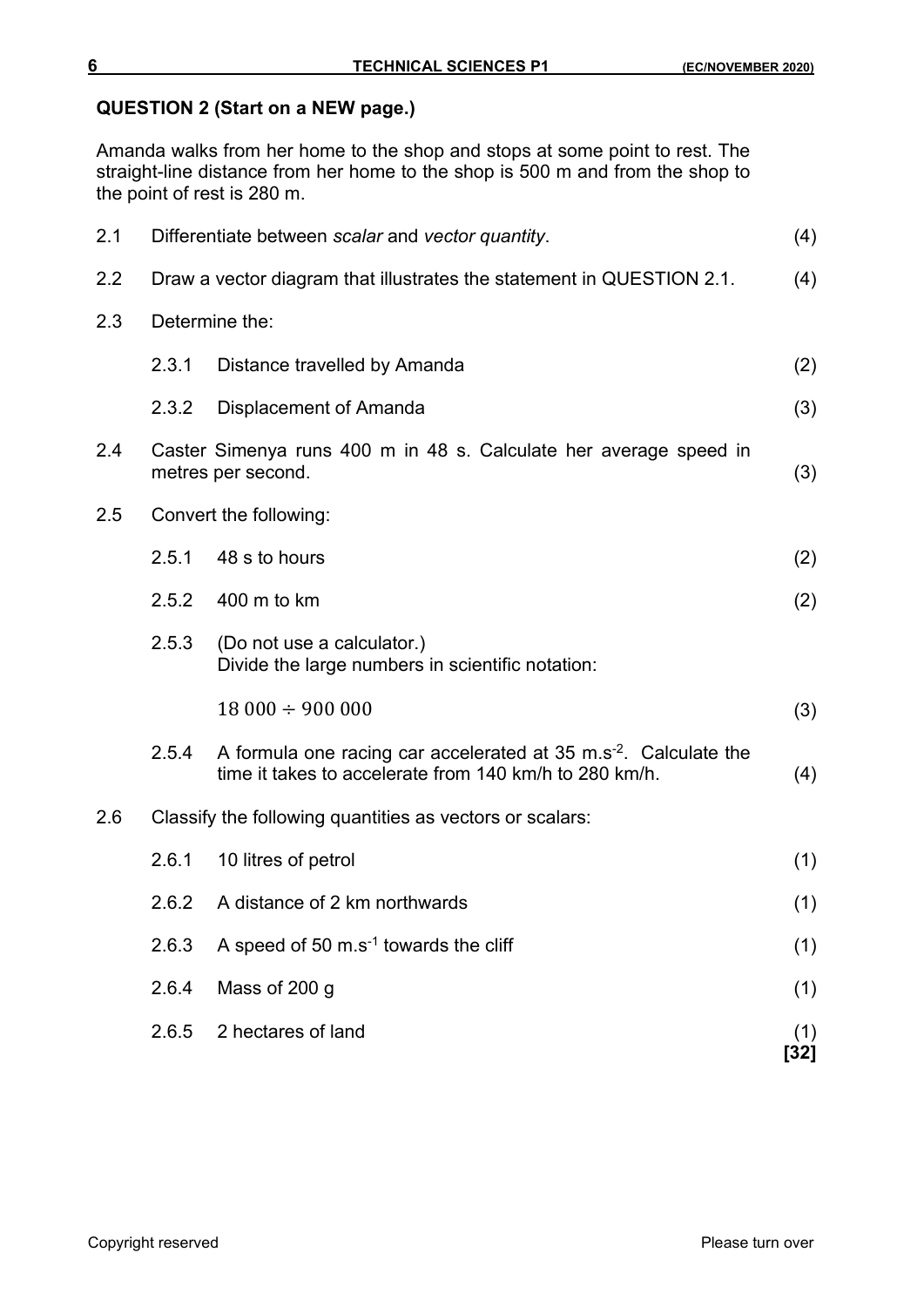#### **QUESTION 3 (Start on a NEW page.)**

- 3.1 Define the following terms:
	- 3.1.1 *Tension force* (2)
	- 3.1.2 *Compression* (2)
- 3.2 Below is a force diagram with a mass of 50 kg and all forces acting on the block.



Draw a space diagram and name all forces acting on the block. (4)

3.3 Christilene and Sipho tied a rope around a block with a mass of 20 kg from both sides. They then pulled simultaneously (at the same time) on the block on the opposite ends of the rope.



20 kg

|     | Draw a force diagram and name all the forces acting on the block. | (3)         |
|-----|-------------------------------------------------------------------|-------------|
| 3.4 | Determine the resultant forces acting on the block.               | (3)         |
| 3.5 | Are there any contact forces acting on the block?                 | (1)<br>[15] |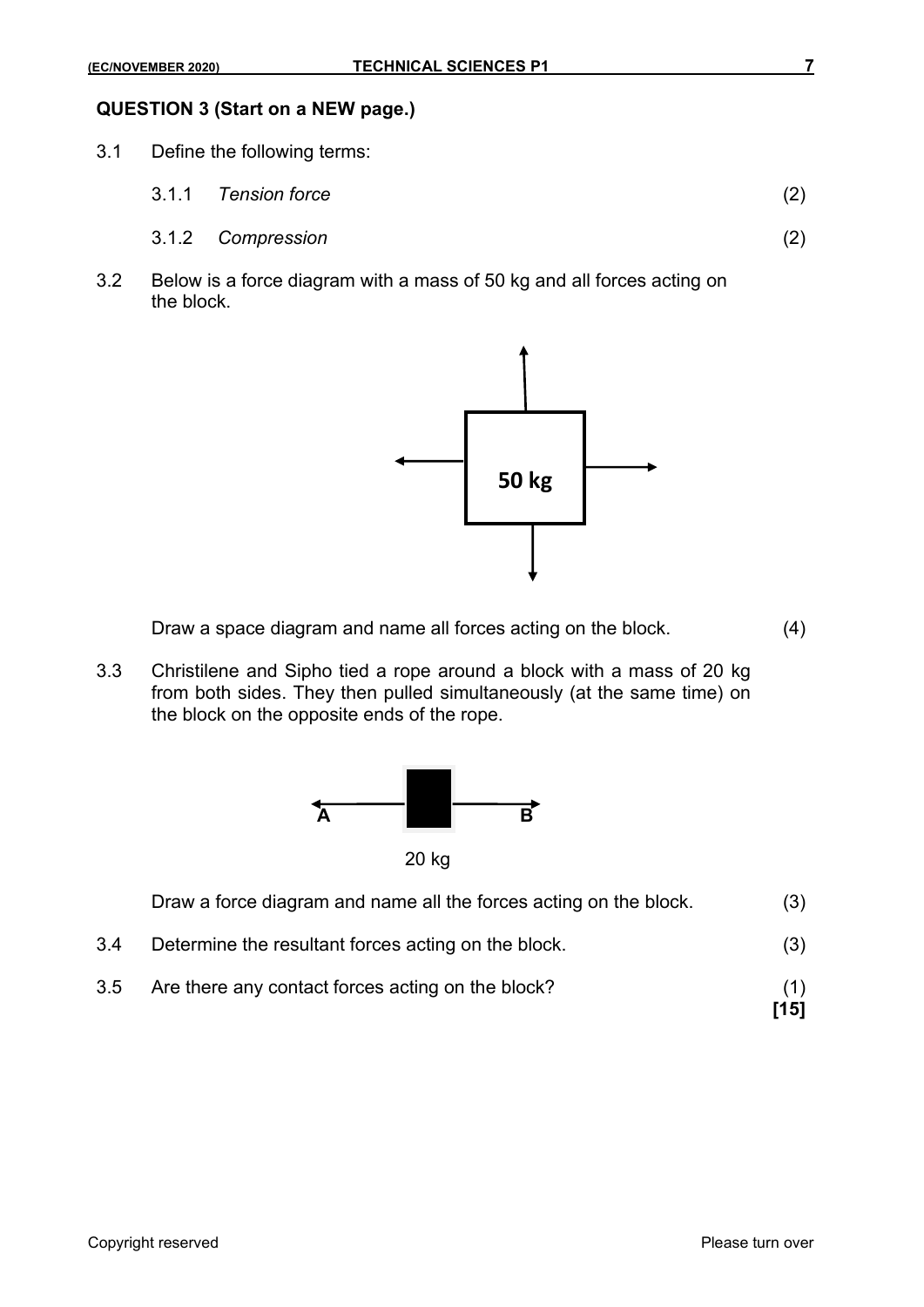## **QUESTION 4 (Start on a NEW page.)**

The diagram below shows the upward and downward forces in equilibrium.



- 4.1 Define the term *equilibrant of forces*. (2) 4.2 Calculate the upward forces RA and RB. (8) 4.3 Show by calculation that the upward forces are equal to the downward forces. forces. (2) 4.4 Define the following terms:
	- 4.4.1 *Space diagram* (2)
	- 4.2.2 *Beam* (2)
- 4.5 A carpenter often uses a hammer to pull out a stubborn nail.



|     | Find the moment for the above lever and show its rotational direction.                            | (3)         |
|-----|---------------------------------------------------------------------------------------------------|-------------|
| 4.6 | Draw a neat, labelled sketch of a CLASS TWO lever showing the FULCRUM,<br><b>LOAD and EFFORT.</b> | (6)         |
| 4.7 | Write down the formula to calculate the torque.                                                   | (1)<br>[26] |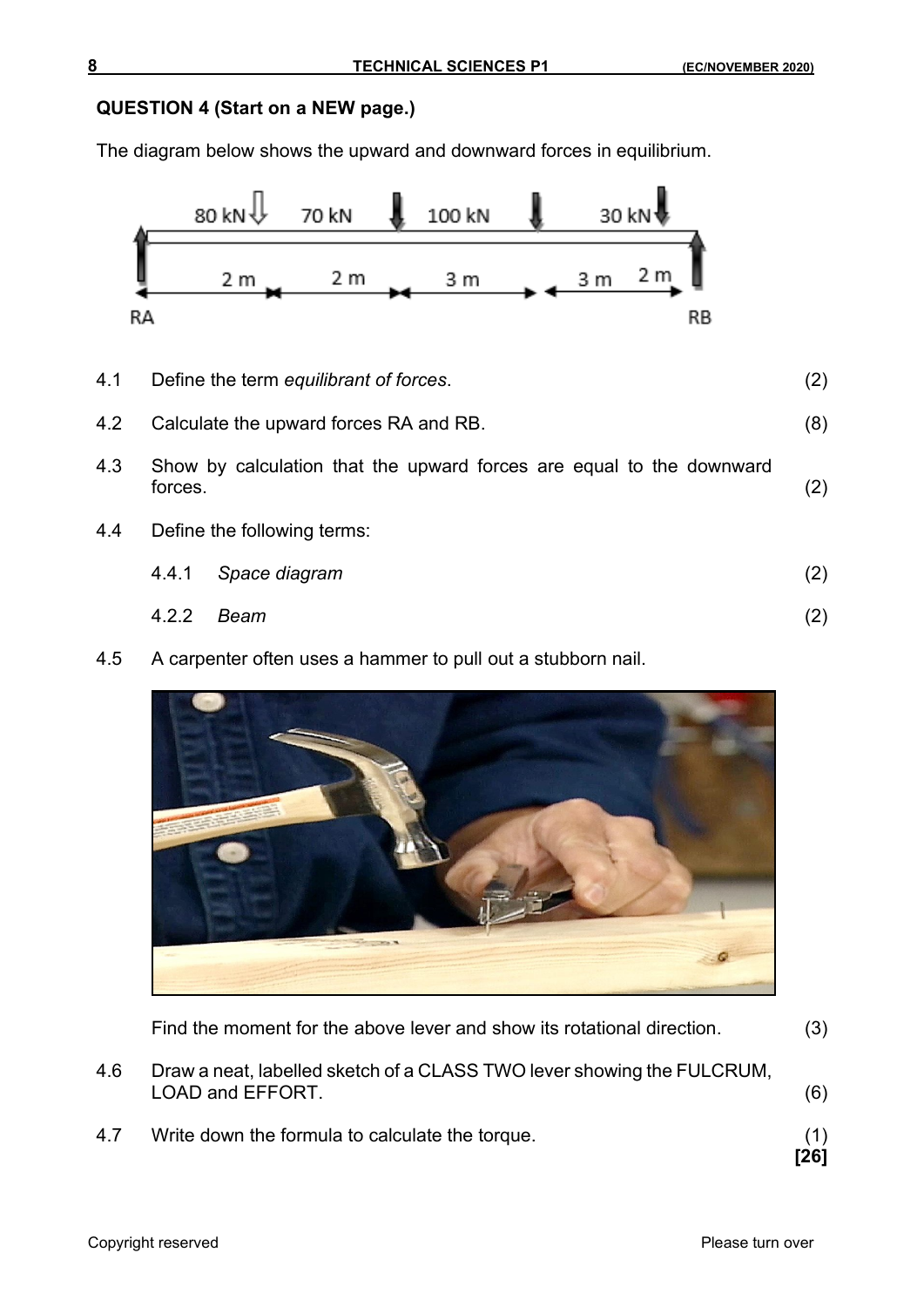### **QUESTION 5 (Start on a NEW page.)**

The total mechanical energy in an isolated system will always remain constant. No external factors can affect the system as long as it remains isolated.

|     | 5.4.2 | If the mass of the dart is 0,1 kg, calculate the height of the dart.                                                                                    | (4)<br>[16] |
|-----|-------|---------------------------------------------------------------------------------------------------------------------------------------------------------|-------------|
|     | 5.4.1 | Calculate the dart's mechanical energy before it hits the dartboard.                                                                                    | (3)         |
| 5.4 |       | Ayanda participates in a darts competition. A dart has a gravitational<br>potential of 1,5 J and kinetic energy of 5 J just before it hits a dartboard. |             |
|     |       | Calculate the ball's kinetic energy as it left his foot.                                                                                                | (3)         |
| 5.3 |       | Siphiwo Tshabalala scored the opening goal for Bafana Bafana in the 2010<br>Soccer World Cup. The 0,45 kg ball left his foot at a speed of 30 m/s.      |             |
|     |       | List FOUR different forms of energy transfers.                                                                                                          | (4)         |
| 5.2 |       | Energy is needed for life and to do work and can also be transferred from<br>one form of energy to another.                                             |             |
| 5.1 |       | Define the term gravitational potential energy in words.                                                                                                | (2)         |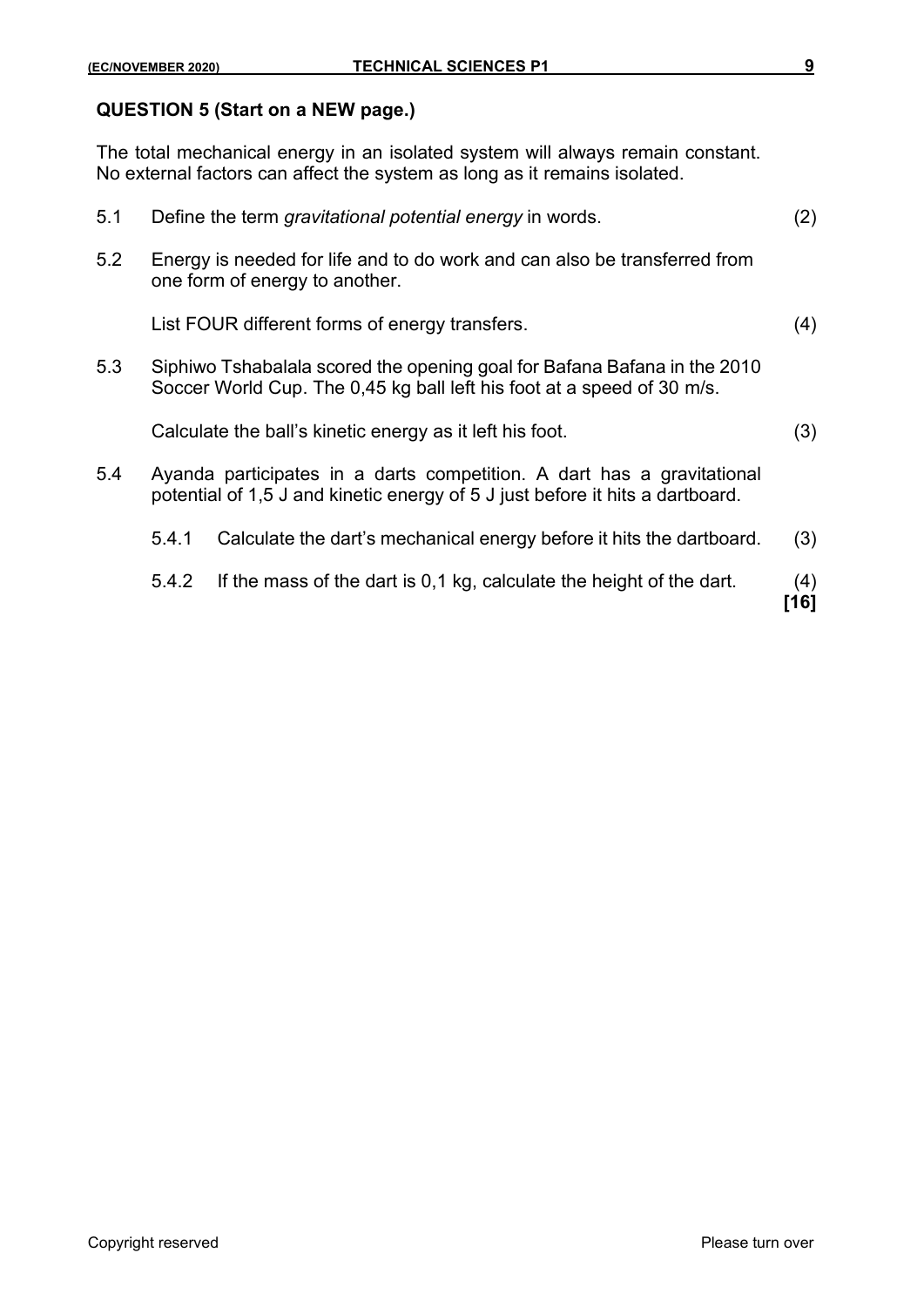## **QUESTION 6 (Start on a NEW page.)**

6.1 Two small metal spheres **B** and **C** on insulated stands carry charges of **10x10-9 C** and **-12 x 10-9 C** respectively.



How does the number of electrons on sphere **C** compare with the number of protons on sphere **B**? Write only LESS THAN, THE SAME AS or MORE THAN. (1)

- 6.2 Give a reason for your answer to QUESTION 6.1. (1)
- 6.3 Calculate the number of electrons in excess on sphere **C**. (3)
- 6.4 A capacitor of capacitance 5 µF is connected to a 6 V supply. What is the amount of charge that is stored in the capacitor? (3)
- 6.5 The spheres are allowed to touch, after which they are separated again and returned to their original positions.



| 6.5.1 State the principle of conservation of charge.                                                                                                                               | (2)         |
|------------------------------------------------------------------------------------------------------------------------------------------------------------------------------------|-------------|
| 6.5.2 In which direction are the electrons flowing while spheres <b>B</b> and <b>C</b><br>are in contact? Write down only FROM <b>B</b> TO <b>C</b> or FROM <b>C</b> TO <b>B</b> . | (2)         |
| 6.5.3 Give a reason for your answer in QUESTION 6.5.2.                                                                                                                             | (1)<br>[13] |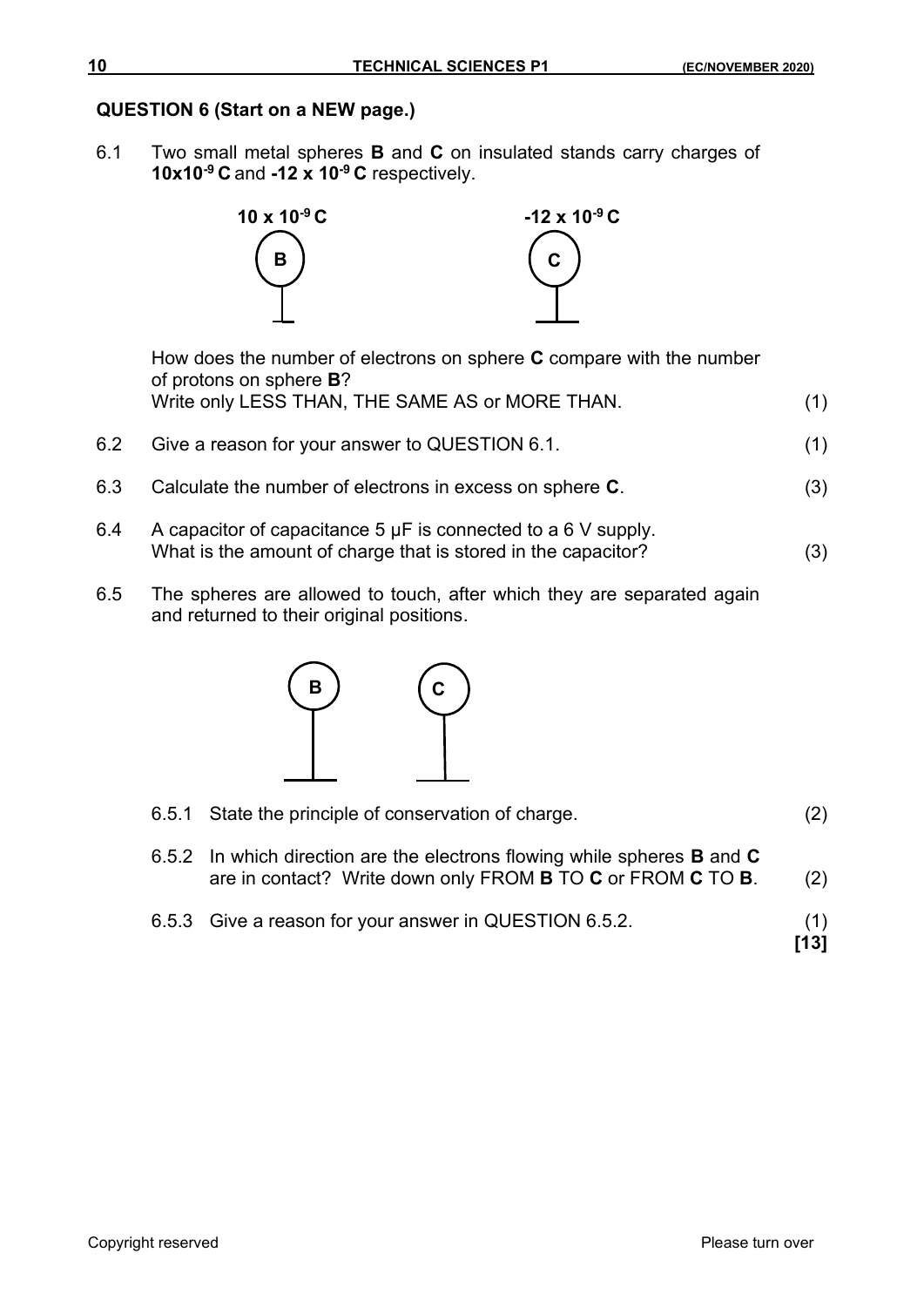## **QUESTION 7 (Start on a NEW page.)**

Ohm's law states that the current that flows through a conductor is directly proportional to the potential difference between the ends of the conductor when the temperature remains constant.



The graph represents the relationship between the potential difference (V) and the current (A).

7.1 Define the following terms:

|       | 7.1.1 Electromotive force (emf)                                                                                                                                                       | (2) |
|-------|---------------------------------------------------------------------------------------------------------------------------------------------------------------------------------------|-----|
|       | 7.1.2 Current                                                                                                                                                                         | (2) |
|       | 7.2 A battery of 24 V is connected by a switch to two bulbs, connected in<br>parallel, and with equal values of 8 $\Omega$ each. An ammeter is connected in<br>series in the circuit. |     |
| 7.2.1 | Draw the circuit diagram mentioned above and indicate ALL the<br>appropriate symbols and values.                                                                                      |     |

7.2.2 Calculate the total resistance of this circuit. (3)

**[13]**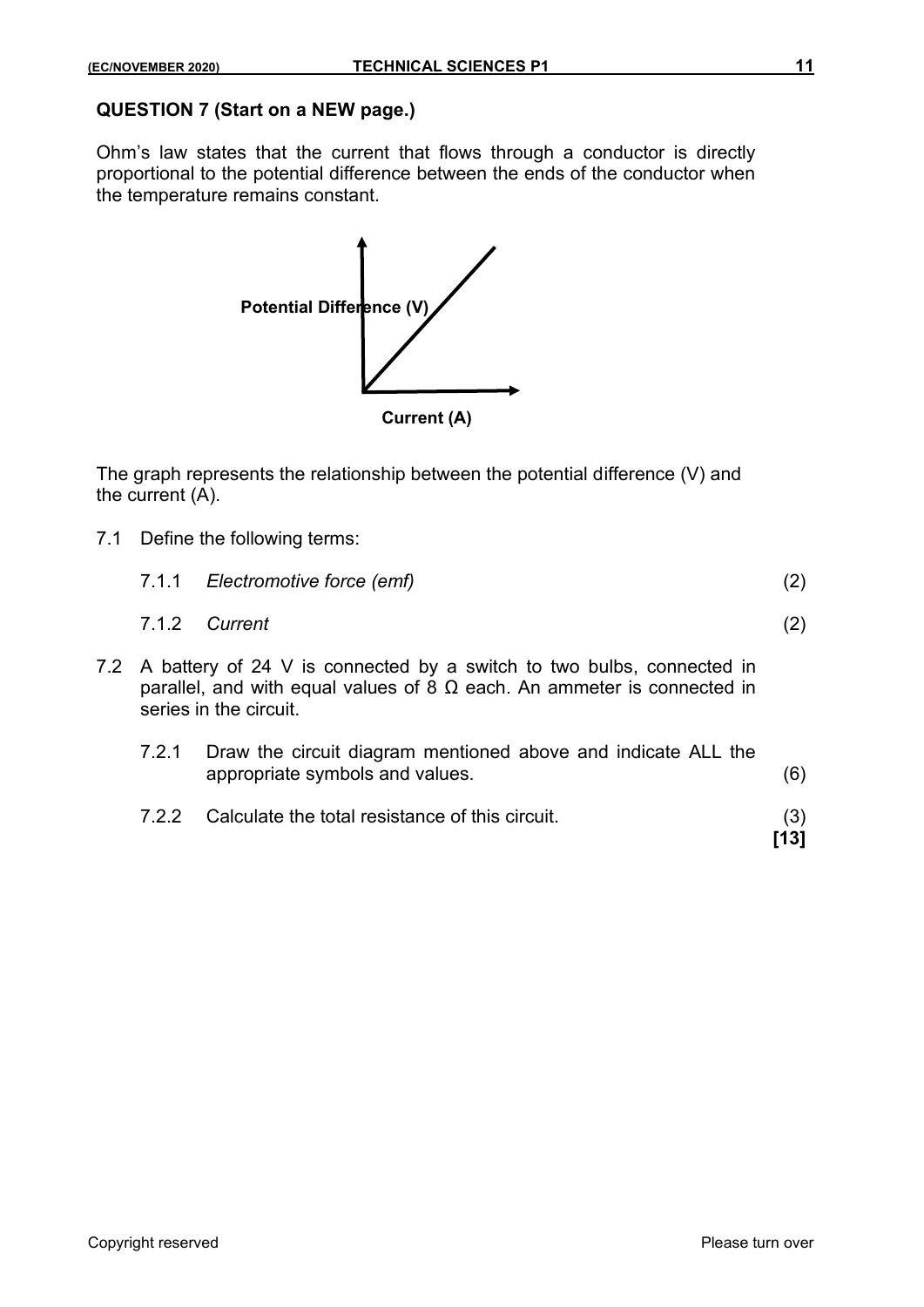## **QUESTION 8 (Start on a NEW page.)**

The circuit diagram below contains some unit measurements for the connected instruments.



8.1 Define the term *potential difference*. (2)

8.2 Write down the scientific meanings for the readings on instruments **V<sup>1</sup>** and **A**<sub>1</sub> in the diagram above. (2)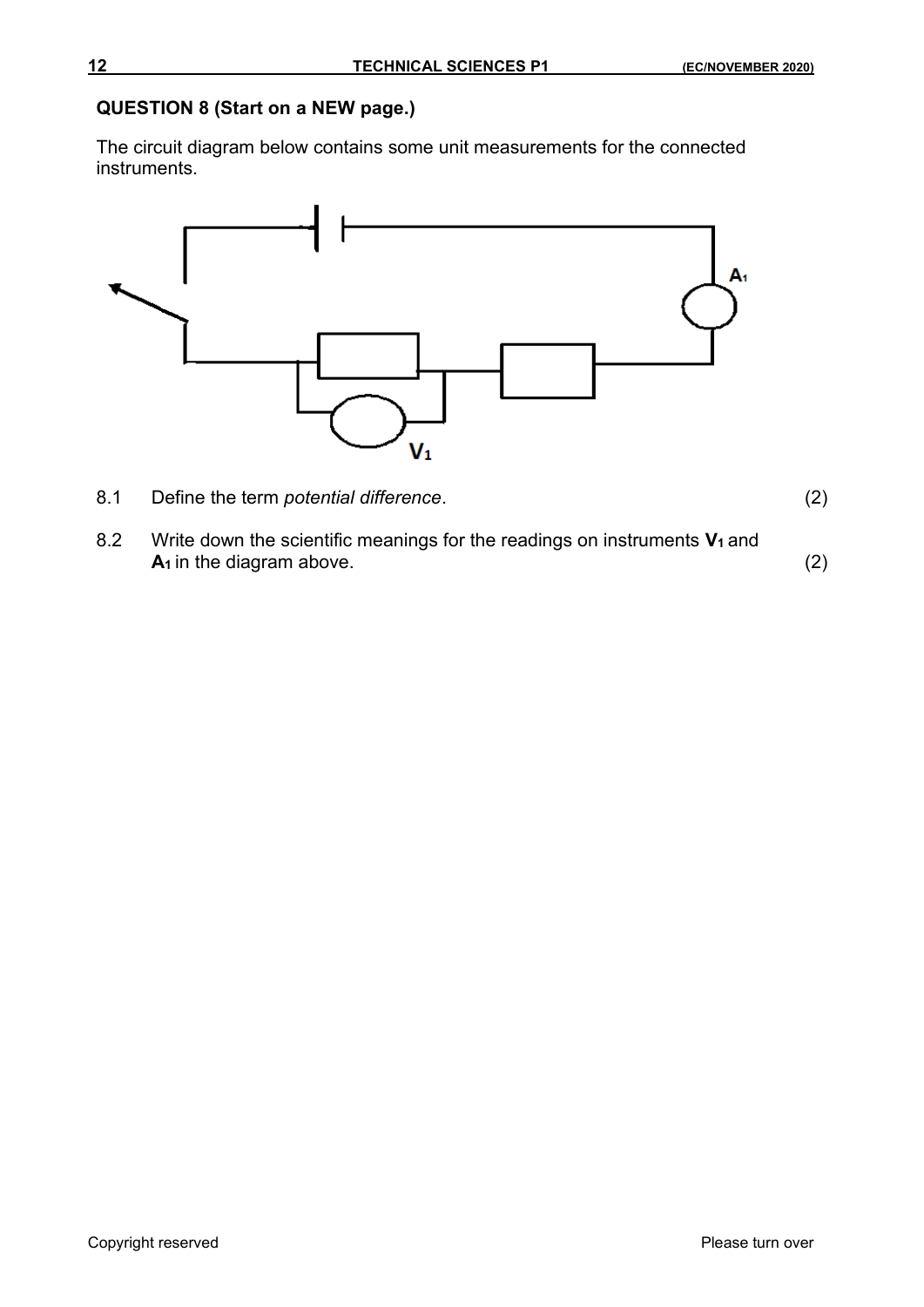8.3 Study the electric circuit below and answer the question that follow.



|       |                                                                                                   | 150           |
|-------|---------------------------------------------------------------------------------------------------|---------------|
| 8.3.4 | Identify THREE components in the above circuit.                                                   | (3)<br>$[15]$ |
| 8.3.3 | Calculate the current in a conductor if 10 C of charge passes a<br>point in a conductor in 0,6 s. | (3)           |
| 8.3.2 | What will be happening to the voltage when the resistors are<br>connected in parallel?            | (2)           |
| 83 I  | Calculate the total current in the circuit.                                                       | (3)           |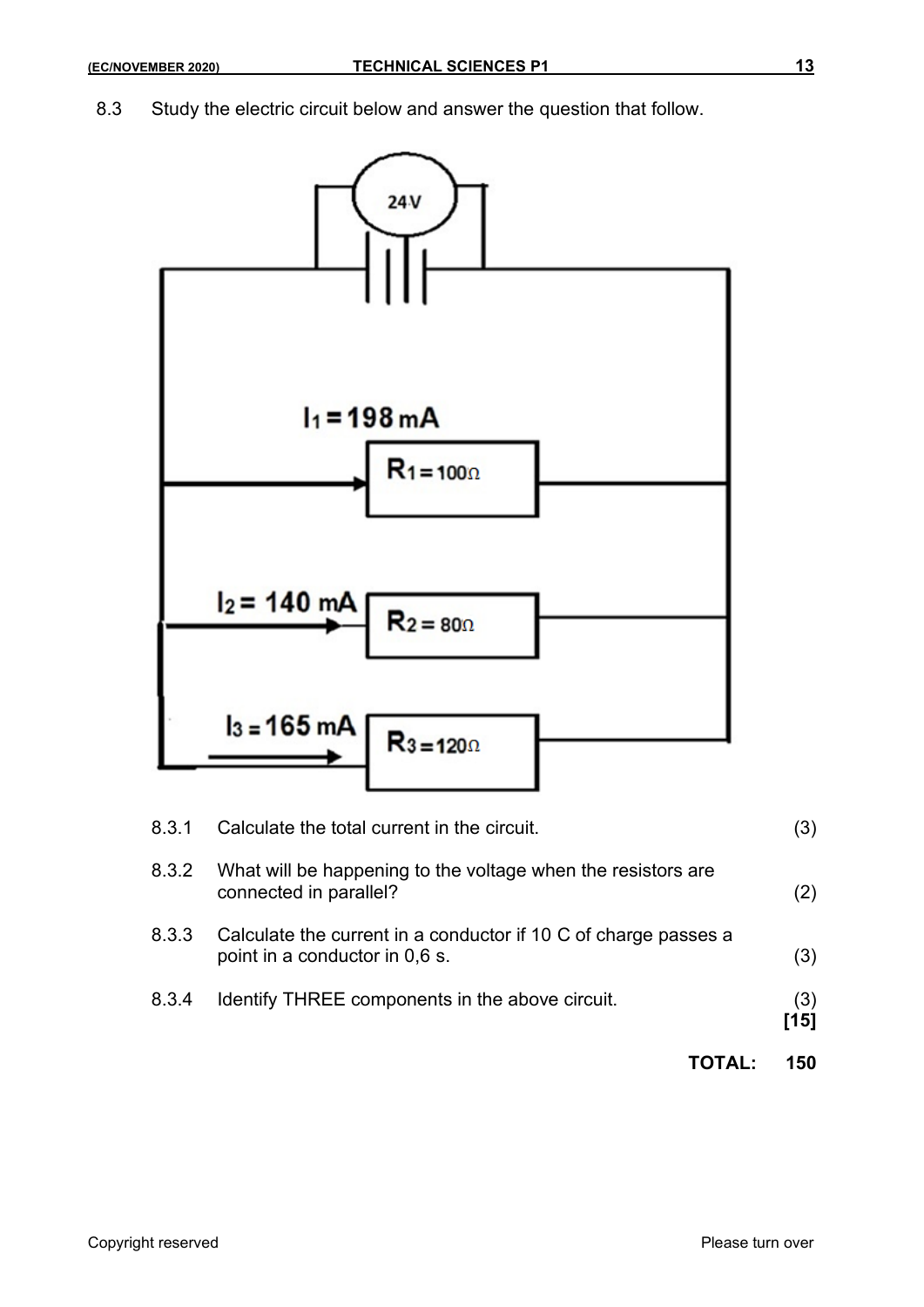#### **DATA FOR TECHNICALSCIENCES GRADE 10 PAPER 1 (PHYSISCS)/**

### *GEGEWENS VIR TEGNIESE WETENSKAPPE GRAAD 10 VRAESTEL 1*

#### **TABLE 1: PHYSICAL CONSTANTS/***TABEL 1: FISIESE KONSTANTES*

| NAME/NAAM                                             | <b>SYMBOL/SIMBOOL</b> | <b>VALUE/WAARDE</b>            |
|-------------------------------------------------------|-----------------------|--------------------------------|
| Acceleration due to gravity<br>Swaartekragversnelling | g                     | $9.8 \text{ m} \text{ s}^{-2}$ |
| Charge on an electron<br>Lading op 'n elektron        | e.                    | $-1,6 \times 10^{-19}$ C       |

#### **TABLE 2: FORMULAE/***TABEL 2: FORMULES*

| <b>PERIMETER/OMTREK</b>                                                         | <b>FORCE/KRAG</b>       |
|---------------------------------------------------------------------------------|-------------------------|
| Perimeter of a rectangle = $2\ell$ + 2w<br>Omtrek van 'n reghoek = $2\ell$ + 2b | $F_g = mg$ OR/OF w = mg |

## **MOTION/***BEWEGING*

| $Spec d = \frac{distance}{1}$<br>time                                | Spoed = $\frac{afstand}{tyd}$                                      |
|----------------------------------------------------------------------|--------------------------------------------------------------------|
| $Velocity = \frac{displacement}{time}$                               | $\frac{1}{\text{Snelheid}} = \frac{\text{verplasing}}{\text{tyd}}$ |
| $\label{eq:change} change\ in\ velocity$<br>$Acceleration =$<br>time | verandering in snelheid<br>$Versnelling =$<br>tyd                  |

## **MOMENT OF FORCE (TORQUE) /** *KRAGMOMENT / DRAAIMOMENT / WRINGKRAG*

| $\tau$ = F x d                             | $\mathbf{v} = \mathbf{F} \times \mathbf{d}$ |
|--------------------------------------------|---------------------------------------------|
| 0R                                         | $\Omega$ F                                  |
| Moment = Force x perpendicular<br>distance | Kragmoment = krag x loodregte afstand       |

#### **SIMPLE MACHINES/***EENVOUDIGE MASJIENE*

| Load<br>МA<br>Effort | ef fort distance<br>OR MA<br>$=$<br>Load distance | krag af stand<br>Las<br>MV<br>MV<br>0F<br>Krag<br>Las af stand |
|----------------------|---------------------------------------------------|----------------------------------------------------------------|
|----------------------|---------------------------------------------------|----------------------------------------------------------------|

#### **ENERGY/***ENERGIE*

| $E_p = mgh$ OR / OF U = mgh | $E_k = \frac{1}{2}mv^2$ OR / OF K = $\frac{1}{2}mv^2$ |
|-----------------------------|-------------------------------------------------------|
|-----------------------------|-------------------------------------------------------|